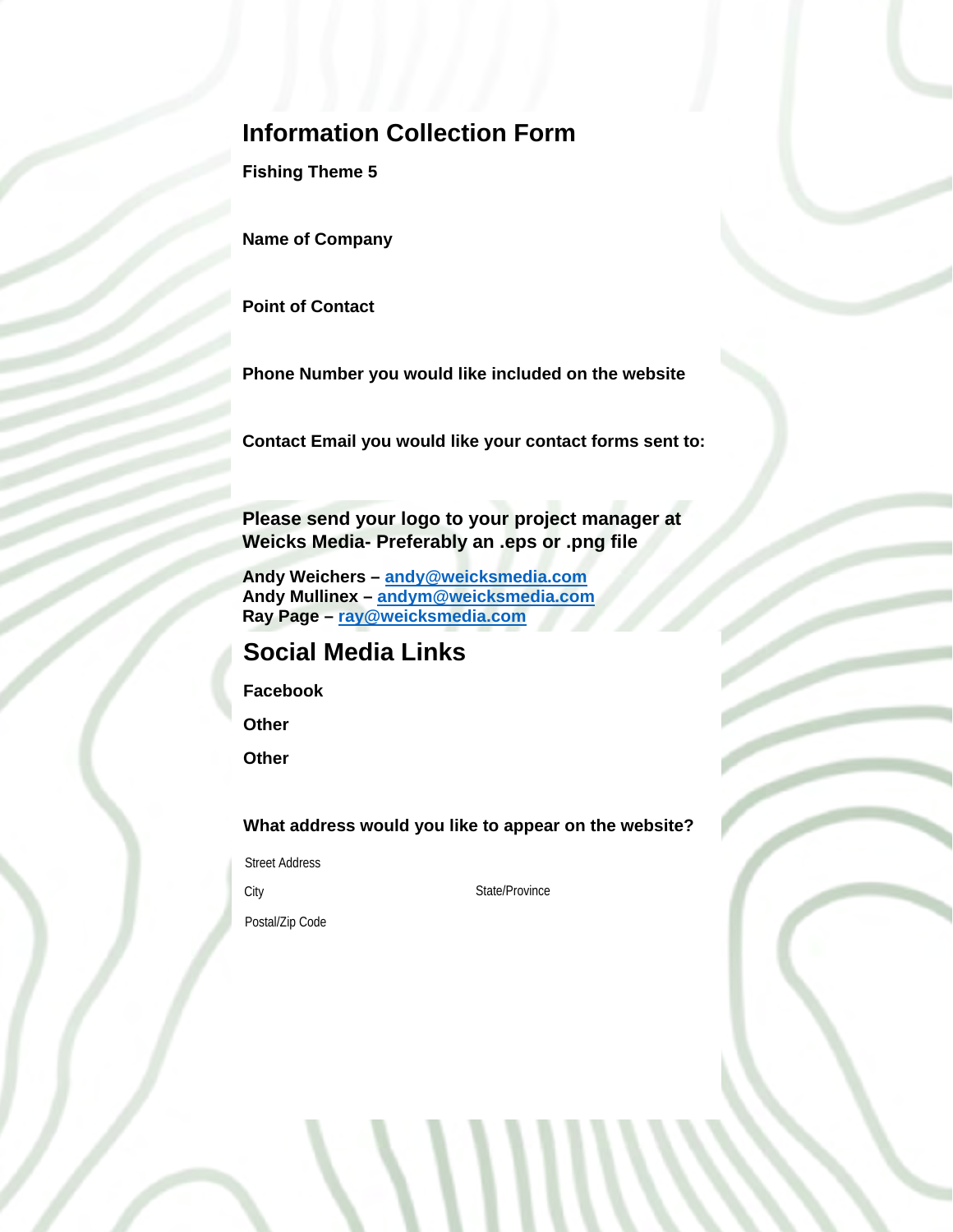

**Please provide a heading**

**Please provide body text for the paragraph**



**If you have a video you would like to feature, link it here (YouTube, Vimeo)** 

**Please provide a heading for video/or image**

**Please provide description for video or image**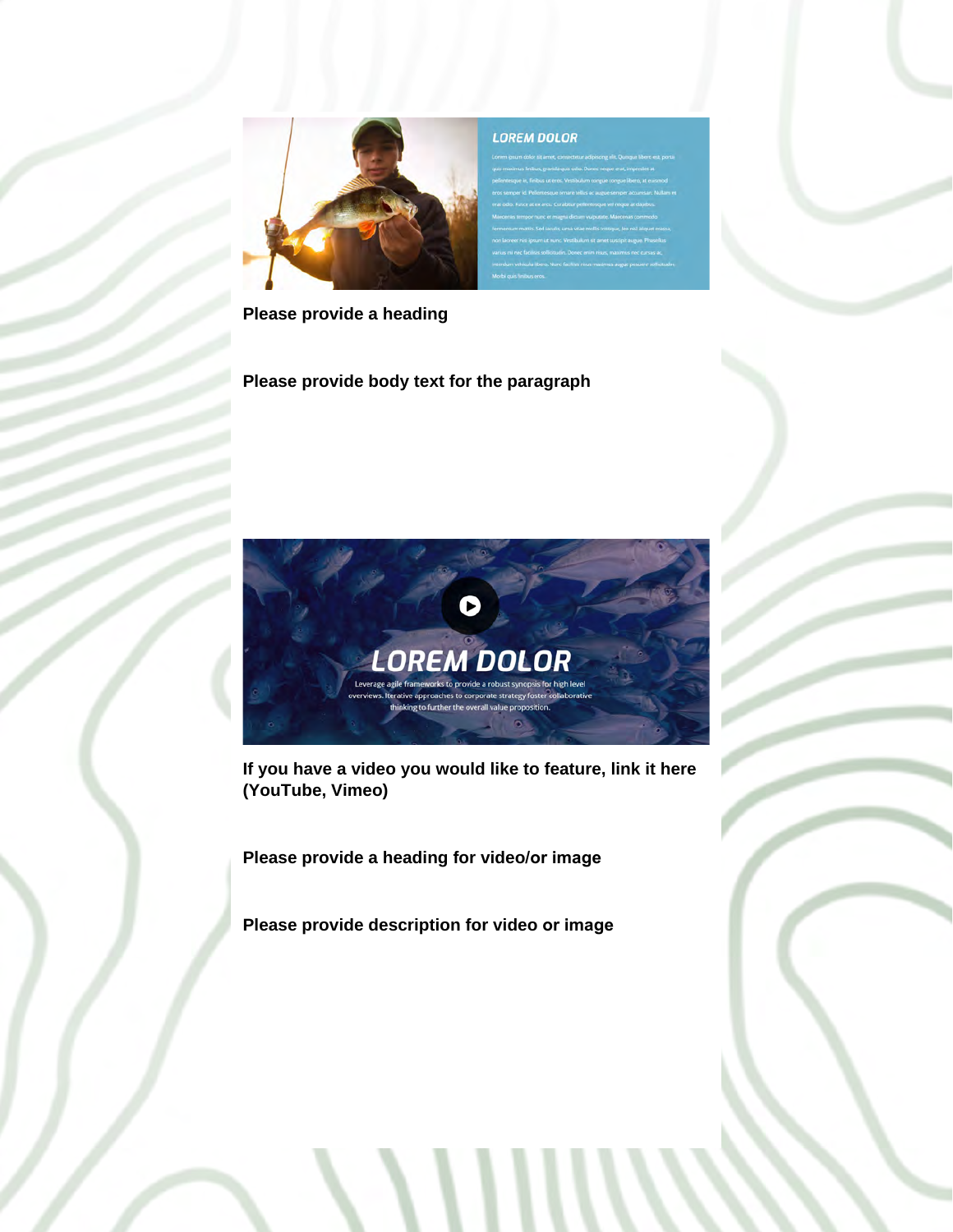# **Home Cont.**



**Please provide a header and body text for each featured information on the home page**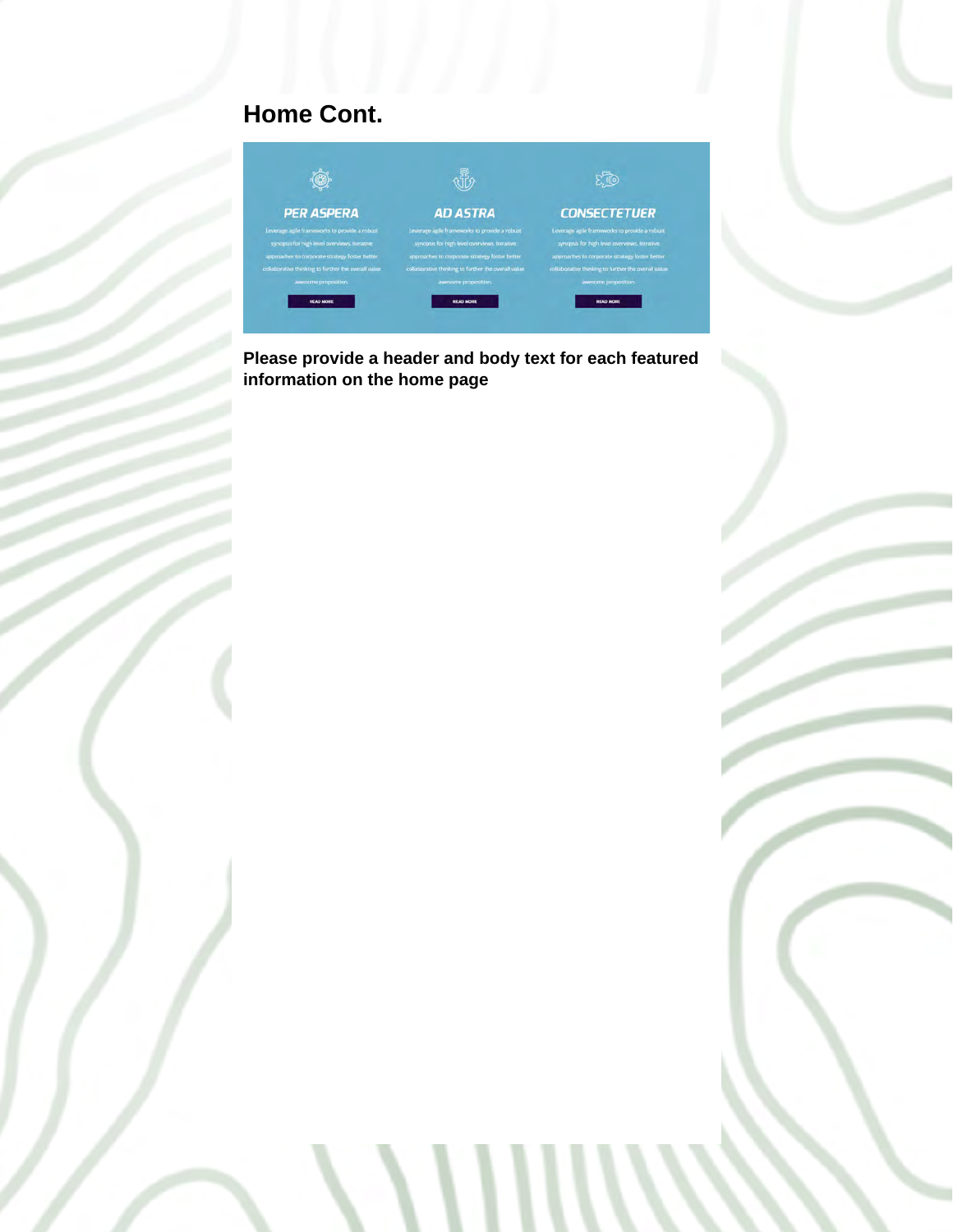## **Sponsors**

**Please list all sponsors along with their websites here. Send their logos to your point of contact with Weicks Media.**

### **VESTIBULUM ID TORTOR PURUS?**



**Call to action header**

**Call to action body text**



Integer bibendum ex eget justo lacinia aliquet eleifend eu ante. Duis ut nisi nec augue viverra dapibus eget sed nibh. Sed rhoncus malesuada efficitur. Maecenas quis posuere magna, ut molestie orci. Sed congue tellus et ex placerat, ac tristique leo scelerisque. Suspendisse potenti. Praesent et turpis blandit, pharetra sem a, gravida ante

**INTEGER** 

### **Call to action header**

**Call to action body text**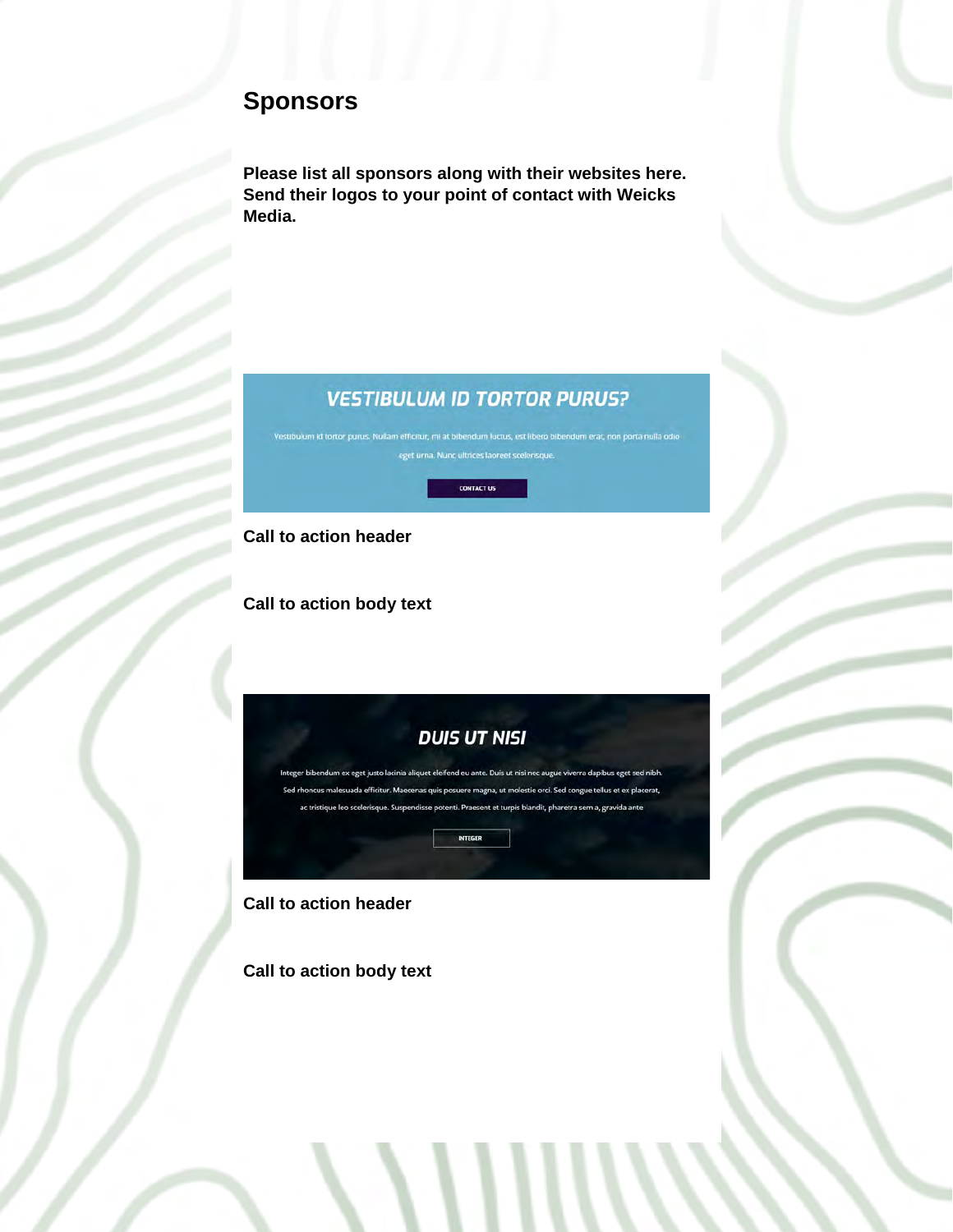# **About**

## **LOREM DOLOR**

Quisque a justo quis nulla ullamcorper luctus. Etiam posuere lacinia magna ac sodales. Donec odio massa, tristique vitae malesuada at, fringilla quis dolor.

Etiam non leo non ex consectetur mollis. Aliquam ornare tempus ante, non maximus est tincidunt quis. In ac luctus ex. Vivamus venenatis ipsum id tellus consequat, sit amet sagittis odio finibus. Morbi hendrerit tellus lorem, ut

Vestibulum id tortor purus. Nullam efficitur, mi at bibendum luctus, est libero bibendum erat, non porta nulla odio eget urna. Nunc ultrices laoreet scelerisque. Integer bibendum ex eget justo lacinia aliquet eleifend eu ante. Duis ut

#### **Header:**

**Body Text:**



#### **LOREM DOLOR**

**Header: Body Text:**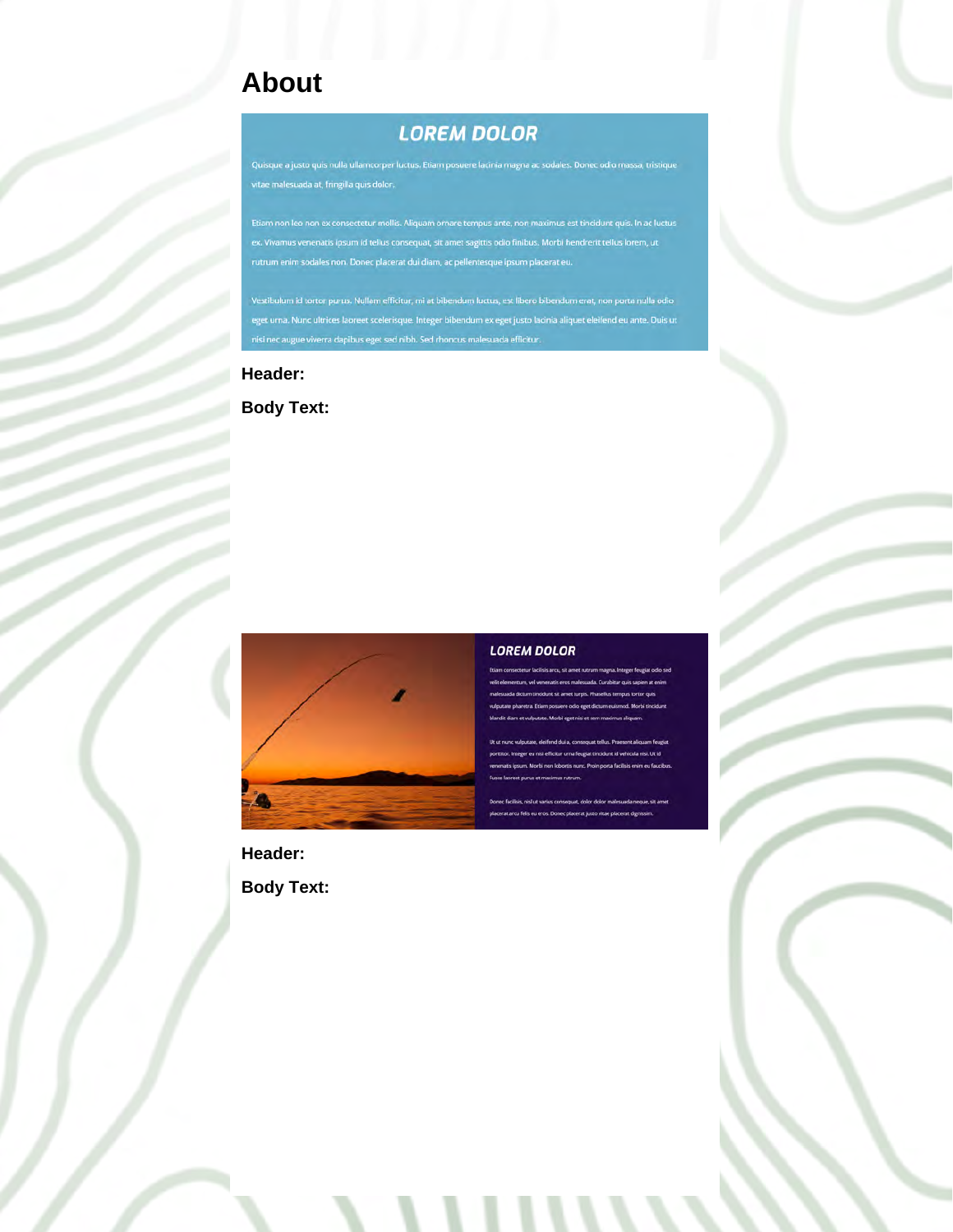#### **LOREM DOLOR**

### **Header:**

**Body Text:**

# **ONLY FILL OUT IF A REVIEW PAGE IS IN CONTRACT**

### **Reviews**

**Review 1 Who wrote review 1?**

**Review 2 Who wrote review 2?** 

**Review 3 Who wrote review 3?** 

**Review 4 Who wrote review 4?** 

### **Review 5 Who wrote review 5?**